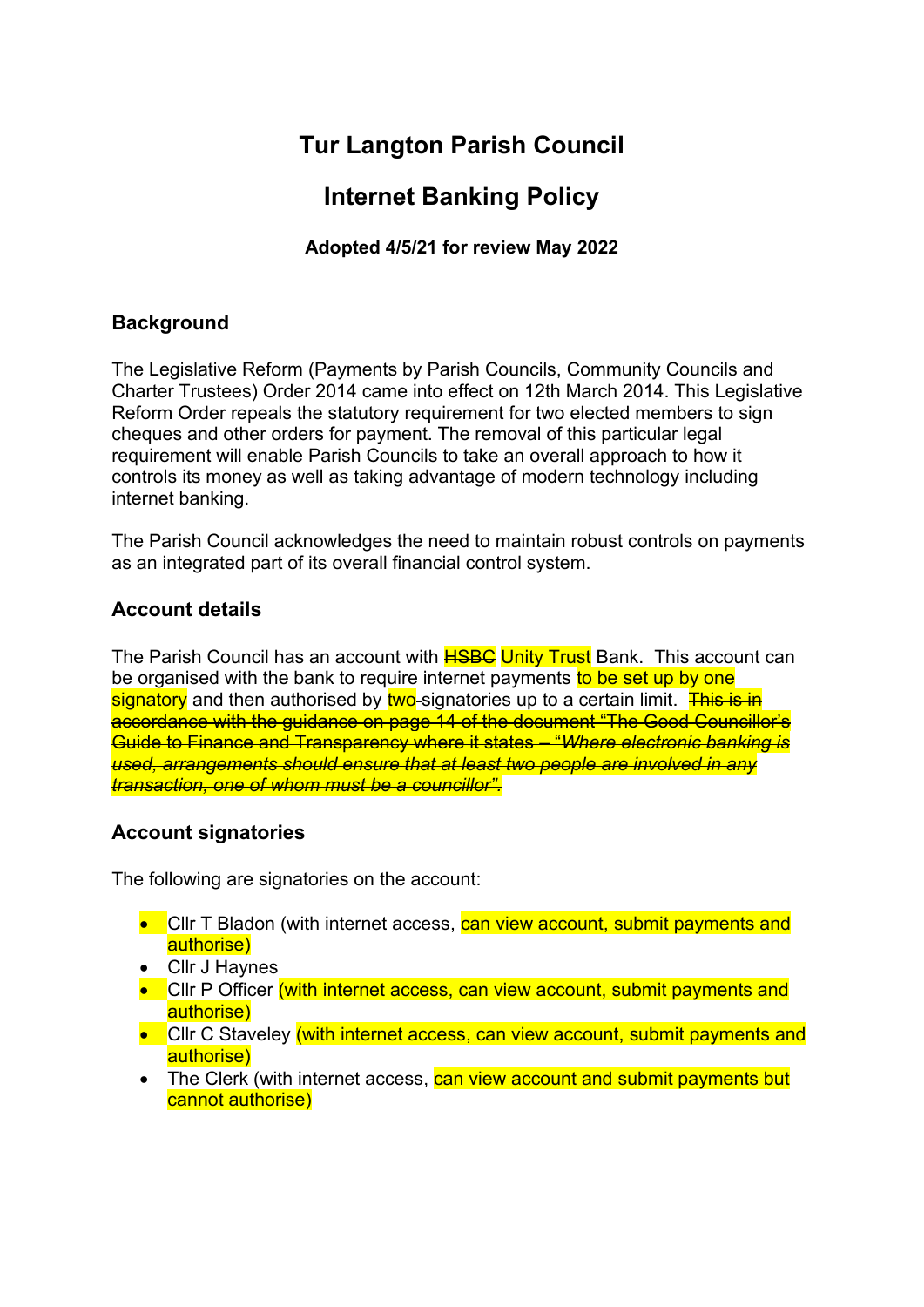#### **Internet Banking Procedure**

Payments will be made by internet banking where possible. The following sentences  $(a - h i)$  set out the principles and procedures of operation of the online account with particular attention to the raising of payment requests and their authorisation. The actual process of operating the online account will be the subject to the rules and security authorisation process of the bank:

- a. The Council's Financial Regulations 6.9 to 6.16 will be adhered to for internet banking
- b. All orders for payment will be verified for accuracy by the Parish Clerk
- c. A schedule of all payments shall be prepared by the Parish Clerk and presented to each meeting of the Council together with any supporting invoices or other documentation for approval. The approved schedule will be initialled by the Chair of the meeting.
- d. The Council also maintains a list of payments occurring on a regular basis, in line with Financial Regulations  $5.6 - 5.7$ . All such payments are minuted at the next Parish Council meeting.
- e. Once the Schedule of Payments has been authorised or when a regular payment is due for payment, the Parish Clerk will set up the payments and inform one of the Councillor signatories with internet access by email. For payments in category d above the clerk will attach invoices to the email and copy one of the other councillors who is a signatory in to ensure two signatories have seen the invoices.

Once the schedule of payment has been authorised ((c) above) or when a regular payment is due ((d) above), the clerk will establish two signatories with internet access who are available to authorise the payments, where possible avoiding the councillor who is responsible for checking the bank reconciliations. The clerk will then set up the payments and inform the two signatories by email. For payments in category (d) above the clerk will attach invoices to the email.

- f. On receipt of the email the Councillors will authorise the payment(s), cross referencing with the schedule which was agreed at the meeting (Point (c) above) or the list of regular payments (Point (d) above) to ensure there are no discrepancies.
- g. Where other payments may be required in between meetings the Parish Clerk will establish two available signatories as in e above and email copies of the invoices requiring payment to **one of the Councillor signatories with internet** access them before setting up the payments. The Councillors will then authorise the payment as in (f) above.
- h. All payments authorised between meetings will be done so in accordance with the Council's Financial Regulations. If such a payment requires authorisation by the chair (Financial Regulation 4.1), the email from the chair containing the authorisation will be forwarded to the councillors authorising the online payment with the associated papers (point (g) above)